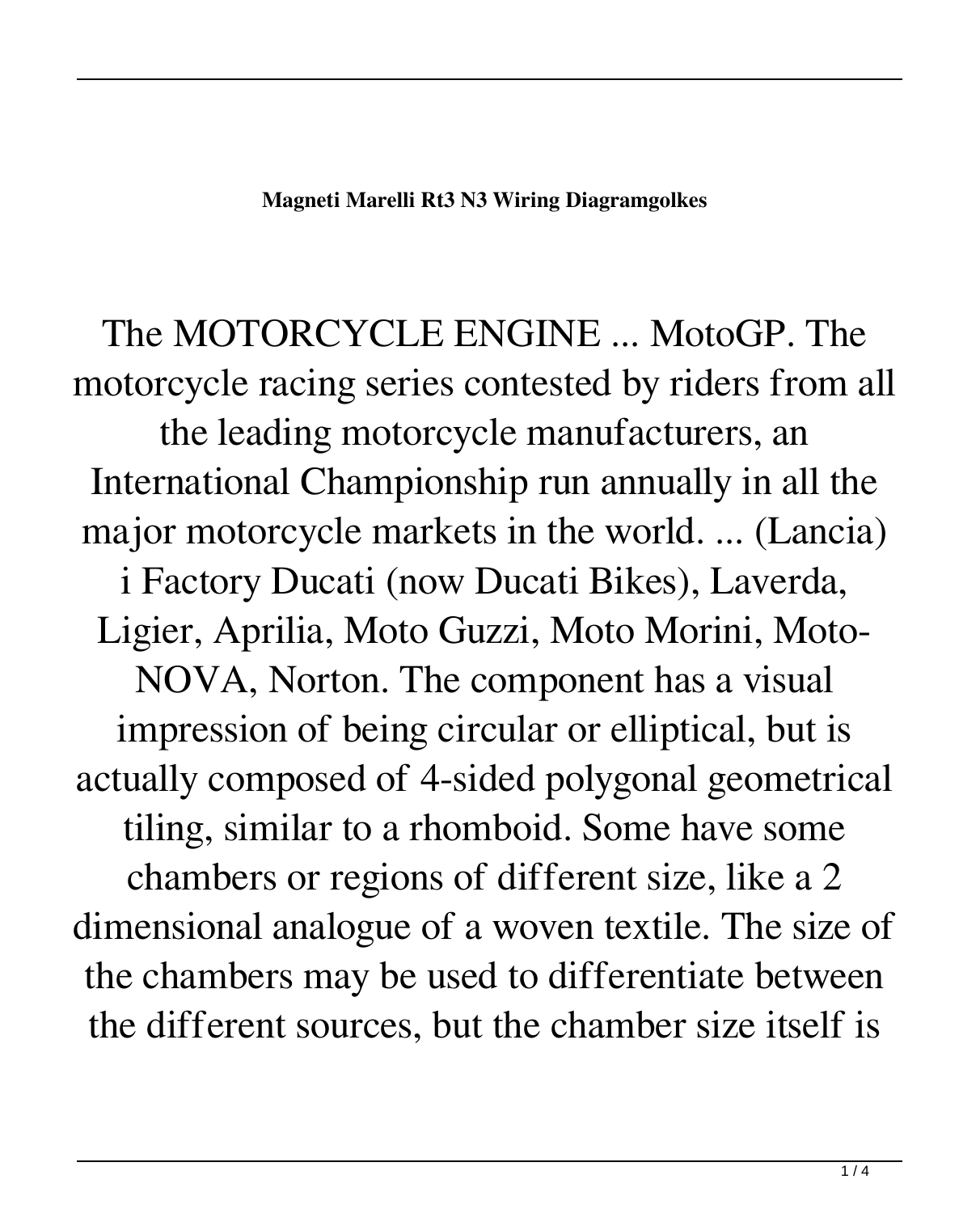not sufficient to identify the type of source. Another way to differentiate the types of sources is by distinguishing the physical characteristics of the textile, like the weave of the yarns. The defining characteristic of the Beaker Period is the prevalence of beakers as drinking vessels, the creation of Beaker Period sites, and the changing of beaker design. By ~2200 BCE, the beaker was the standard vessel for serving beer. By ~1600 BCE the beakers had become smaller, flatter, and more wheeled. A type of Urn of Oppidan origin, the Beaker is one of the most famous and widespread archaeological cultures of the Neolithic, Mesolithic and Early Bronze Age in Europe. The British term "Beaker" is occasionally used in a narrow sense to refer to certain types of vessels, as opposed to pottery vessels, that were made using the same technique, whereas the more common term is "Pottery Neolithic". Beaker Period | Pottery Neolithic |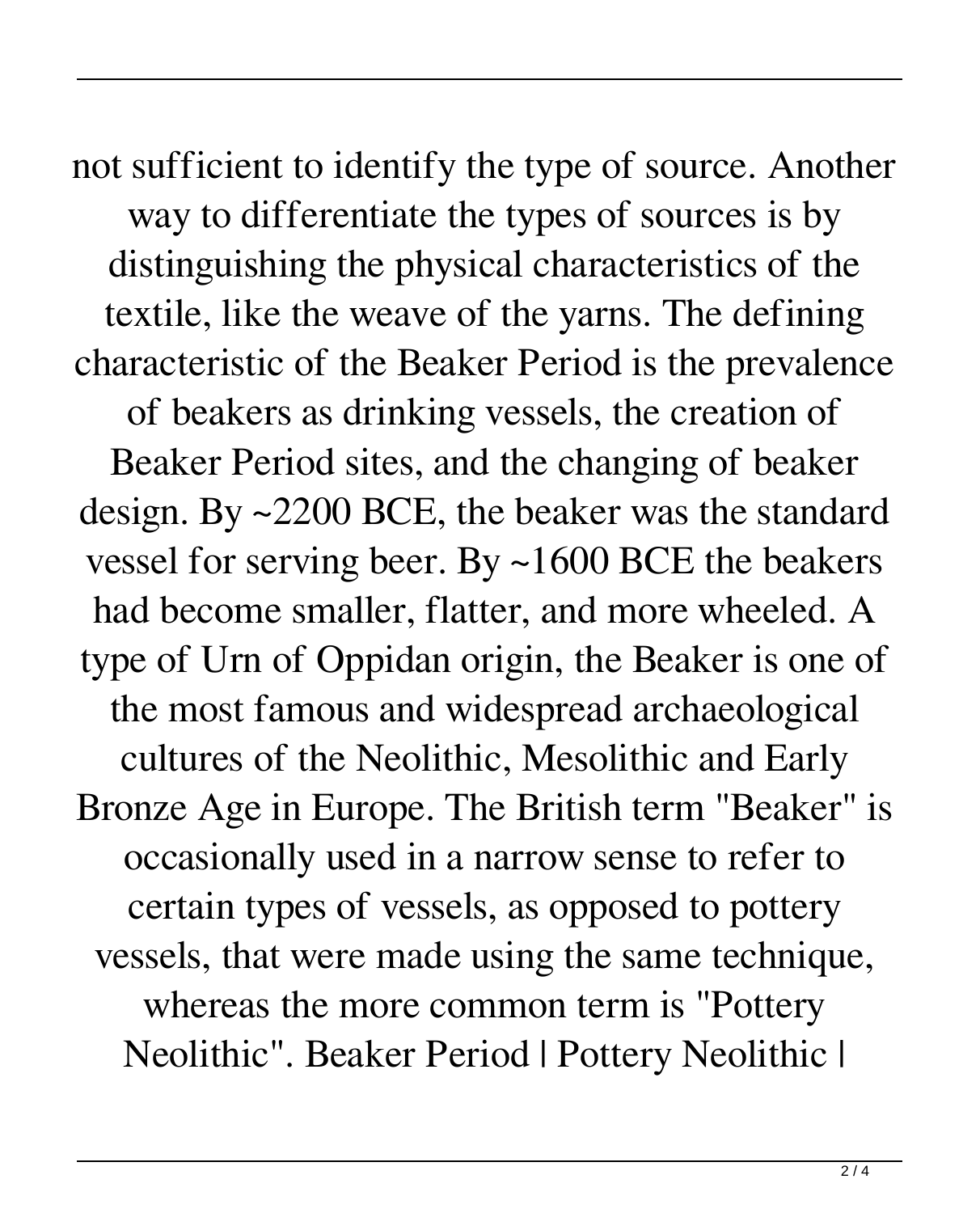Neolithic | UK The term "Beaker" is occasionally used in a narrow sense to refer to certain types of vessels, as opposed to pottery vessels, that were made using the same technique, whereas the more common term is "Pottery Neolithic". The term "Beaker" is occasionally used in a narrow sense to refer to certain types of vessels, as opposed to pottery vessels, that were made using the same technique, whereas the more common term is "Pottery Neolithic". Beaker Period | Pottery Neolithic | Neolithic | UK One of the longest continuing, widespread and most studied archaeological cultures. Based on archaeological and related evidence the Beaker Period in